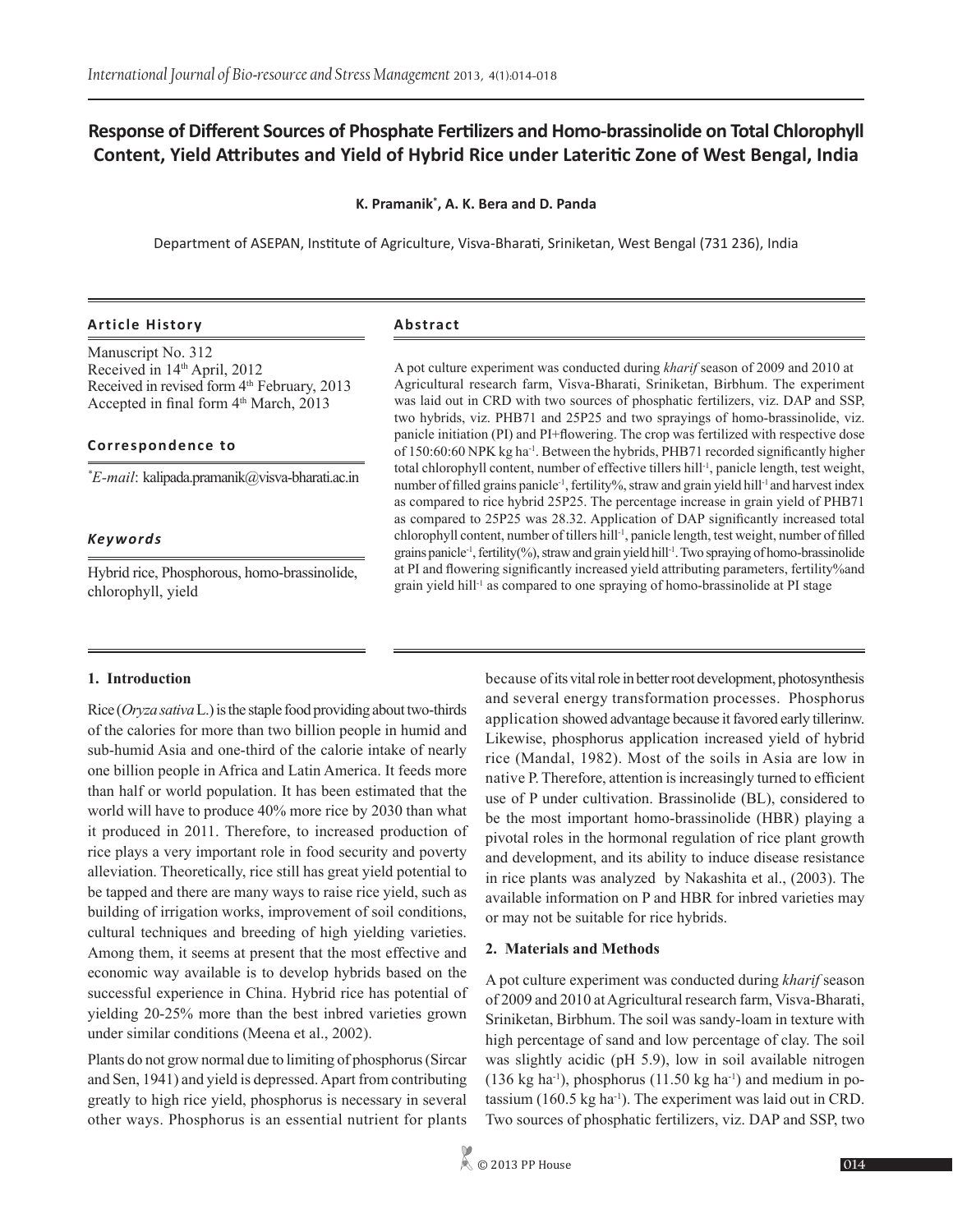rice hybrids, viz. PHB71 and 25P25 and two sprayings of homo-brassinolide  $\omega$  0.2 ppm (double  $\omega$  0.5 ml 1<sup>-1</sup>, Godrej Agrovet) at PI (panicle initiation) and PI+flowering stage. Seedlings of the two hybrids were raised separately in nursery. In all, treatments were replicated three times. The earthen pots (25 cm diameter) were filled with unsterile soil  $(10 \text{ kg pot}^{-1})$ and dose of fertilizers on the basis of soil weight according to treatments. The crop was fertilized with respective dose of 150:60:60 NPK kg ha<sup>-1</sup>. Crop was sown in 5<sup>th</sup> July, 2009 and 9<sup>th</sup> July, 2010 and the harvesting was done in the  $25<sup>th</sup>$  November, 2009 and 30th November, 2010 respectively. Observations were recorded on total chlorophyll content, number of tillers hill<sup>-1</sup>, length of panicle, panicle weight, test weight, number of filled grains panicle-1, grain yield panicle-1, fertility (%) and grain yield hill-1.

### *2.1. Chlorophyll estimation*

Total chlorophyll content was measured adopting the method of Hiscox and Israelstam (1979), using dimethyl sulfoxide (DMSO) with the following procedure. Leaf material of 50 mg was taken from fully emerged leaf and placed in a test tube, and 10 ml of DMSO was added. This was kept in an oven at 65o C for about 4 h. After 4 h the chlorophyll was expressed in the liquid form without any grinding. The extract was taken in a measuring cylinder and final volume was made up to 10 ml by using DMSO. The absorbance of the solution was read at 663 nm and 645 nm using spectrophotometer against the DMSO blank. The chlorophyll content was determined by using the formula given by Arnon (1949) and expressed as mg  $g^{-1}$ of fresh leaf. Arnon's formula estimates total chlorophyll as follows:

Where, D=Absorbance, V=Final volume of DMSO (ml), W=Weight of fresh leaf (g) Total chlorophyll = [20.2(D645)+8.02(D663)] x  $\frac{\text{V}}{1000 \text{ x W}}$ 

#### **3. Results and Discussion**

#### *3.1. Total chlorophyll content*

Data on total chlorophyll content in leaf affected by rice hybrids, source of phosphatic fertilizers and HBR are presented in Table 1. Total chlorophyll content was higher in second year as compared to the first year. Rice hybrid PHB71 recorded significantly higher chlorophyll content in leaf as compared to rice hybrid 25P25 in both the years at all the crop growth stages. Application of DAP significantly increased total chlorophyll content in leaf as compared to SSP at all the growth stages of crop in both the years. Two spray of HBR at PI and PI+flowering significantly increased total chlorophyll content as compared to one spray of homo-brassinolide at PI stage at 80 DAT and at flag leaf stages. This might be due to root system with consequent supply of nitrogen from soil. It has been evidenced that there is a positive correlation between nitrogen and total chlorophyll content. The results are conformity with those of De Geus (1954), Datta and Mistry (1958), Nakashita et al. (2003), and Bera and Pramanik (2010).

### *3.2. Effective tillers hill-1*

Significant differences in number of effective tillers hill<sup>-1</sup> were observed between two hybrids (Table 2). The numbers of effective tillers hill<sup>-1</sup> were higher in the second year than first year. Hybrid PHB71 produced higher numbers of effective tillers-1 at harvest (22.46, 25.00) as compared to 25P25 (19.29, 21.80). Effective tillers hill<sup>-1</sup> of rice hybrids also varied significantly due to source of phosphatic fertilizers (Table 2). Application of DAP produced the highest numbers of effective tillers hill-1 (22.25, 24.99) which was statistically significant than application of SSP (19.51, 21.28). This might be due to more solubility as well as availability of phosphorus from DAP which help rice plants to accelerate the phosphate absorption for increased tillering. Similar kind of results was reported by Katyal (1978), and Matsuo et al. (1995). Spraying of HBR did not show any variation in respect of production of numbers of effective tillers hill<sup>-1</sup> during both the years.

### *3.3. Panicle length*

Significant differences in respect of panicle length were observed between two hybrids (Table 2). The longest panicle was observed from PHB71 (24.78 cm) and the shortest from 25P25 (22.81 cm). Phosphorus had significant role in increasing the panicle length. Application of DAP produced the longest panicle (24.95 cm) as compared to SSP application (22.65 cm). Similar results were reported by Sahar and Burbey (2003). The longest panicle (24.30 cm) was produced in hybrid rice receiving twice spraying of HBR at panicle initiation (PI)+flowering stage number and shortest panicle length (23.30 cm) with one spraying at flowering stage. The results are conformity with Nakashita et al. (2003).

## *3.4. Filled grains panicle-1 and fertility%*

Hybrid PHB71 produced the maximum number of filled grains panicle-1 (112.1) which was statistically significant with 25P25 (106.7). Hybrid PHB71 produced 5% higher filled grains over 25P25. However, fertility percentage was at par between two hybrids. Filled grains panicle<sup>-1</sup> as well as fertility percentage was also significantly affected by different sources of phosphorus application (Table 2). Application of DAP produced highest number of filled grains panicle<sup>-1</sup> (113.2) and fertility (91.58%) and it was statistically significant with SSP application (105.6, 89.29%). DAP produced 7% higher filled grains over SSP. The findings are in agreement with those of Fageria and Barosa-Filho (1982). Sahar and Burbey (2003) showed that phosphorus compound significantly affected the grain numbers panicle<sup>1</sup>. The highest number of filled grains panicle<sup>-1</sup> (111.5) and fertility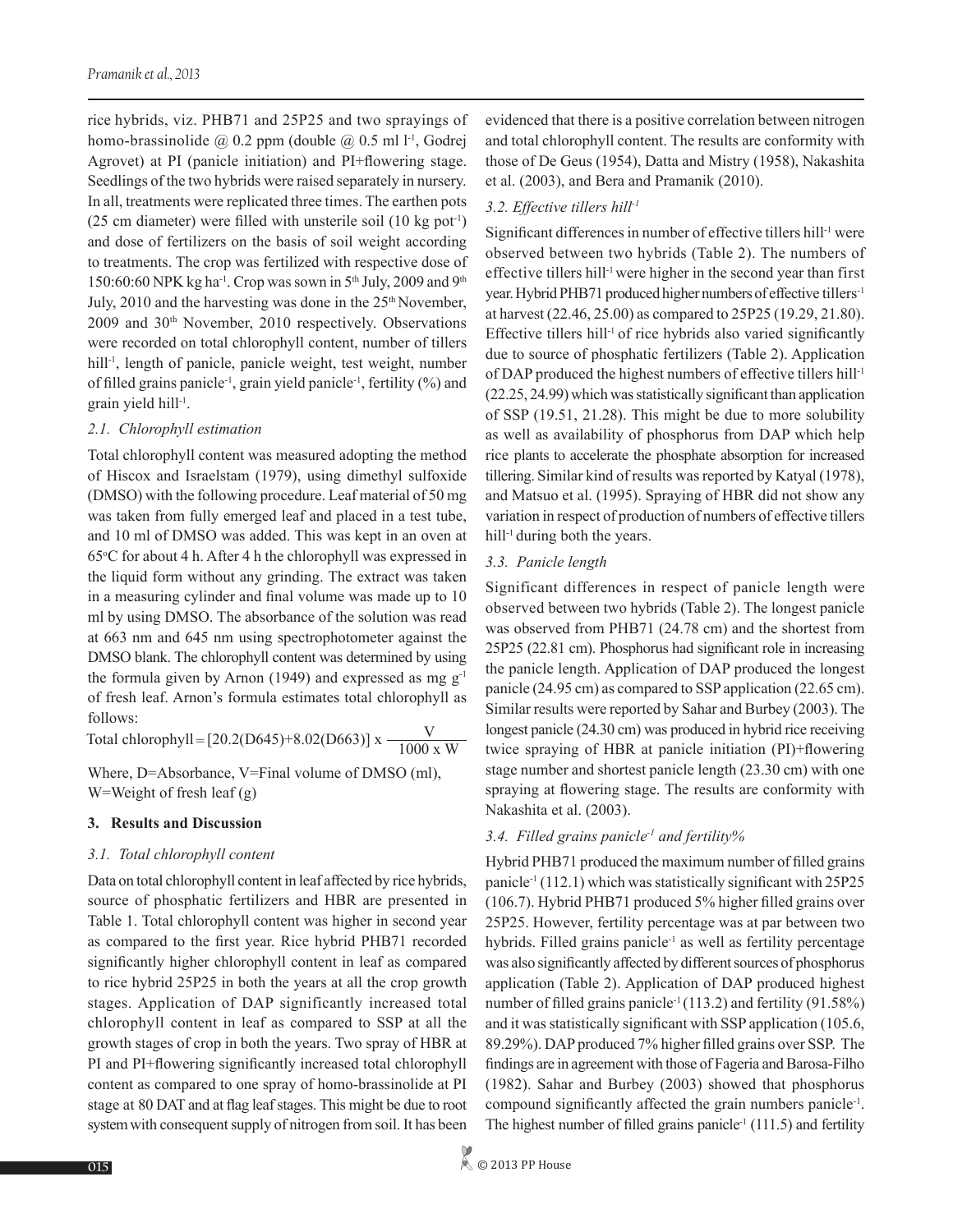| Treatments                       | 20 DAT    |           | 40 DAT |           | 60 DAT    |           | 80 DAT |      | Flag leaf |      |
|----------------------------------|-----------|-----------|--------|-----------|-----------|-----------|--------|------|-----------|------|
|                                  | 2009      | 2010      | 2009   | 2010      | 2009      | 2010      | 2009   | 2010 | 2009      | 2010 |
| Rice hybrids                     |           |           |        |           |           |           |        |      |           |      |
| PHB71                            | 1.63      | 2.22      | 2.90   | 3.02      | 1.99      | 2.71      | 1.80   | 2.02 | 0.79      | 0.95 |
| 25P25                            | 1.25      | 1.76      | 2.68   | 2.61      | 2.22      | 2.32      | 1.25   | 1.46 | 0.46      | 0.55 |
| $SEm\pm$                         | 0.06      | 0.08      | 0.04   | 0.08      | 0.07      | 0.06      | 0.07   | 0.07 | 0.05      | 0.06 |
| $CD (p=0.05)$                    | 0.18      | 0.24      | 0.12   | 0.24      | 0.21      | 0.18      | 0.21   | 0.21 | 0.15      | 0.18 |
| Source of phosphatic fertilizers |           |           |        |           |           |           |        |      |           |      |
| DAP                              | 1.68      | 2.37      | 3.00   | 3.13      | 2.43      | 2.68      | 1.72   | 1.94 | 0.73      | 0.88 |
| <b>SSP</b>                       | 1.21      | 1.61      | 2.58   | 2.48      | 1.78      | 2.33      | 1.33   | 1.54 | 0.53      | 0.63 |
| $SEm\pm$                         | 0.06      | 0.08      | 0.04   | 0.08      | 0.07      | 0.06      | 0.07   | 0.07 | 0.05      | 0.06 |
| $CD (p=0.05)$                    | 0.18      | 0.24      | 0.12   | 0.24      | 0.21      | 0.18      | 0.21   | 0.21 | 0.15      | 0.18 |
| Spraying of HBR                  |           |           |        |           |           |           |        |      |           |      |
| <sub>PI</sub>                    | 1.45      | 2.01      | 2.80   | 2.83      | 2.10      | 2.50      | 1.34   | 1.55 | 0.52      | 0.63 |
| PI+flowering stage               | 1.42      | 1.97      | 2.78   | 2.78      | 2.11      | 2.52      | 1.72   | 1.93 | 0.73      | 0.88 |
| $SEm\pm$                         | 0.06      | 0.08      | 0.04   | 0.08      | 0.07      | 0.06      | 0.07   | 0.07 | 0.05      | 0.06 |
| $CD (p=0.05)$                    | <b>NS</b> | <b>NS</b> | NS     | <b>NS</b> | <b>NS</b> | <b>NS</b> | 0.21   | 0.21 | 0.15      | 0.18 |

Table 1: Total chlorophyll content (mg  $g^{-1}$  of fresh leaf) of rice hybrids as influenced by different sources of phosphatic fertilizers and HBR

Table 2: Numbers of effective tillers hill<sup>-1</sup>, panicle length, numbers of filled grains panicle<sup>-1</sup> and fertility (%) of rice hybrids as influenced by different sources of phosphatic fertilizers and HBR

| Treatments                       | Number of effective |           | Panicle length (cm) |       |        | Number of filled grains |                       |        | Fertility $(\% )$ |       |           |
|----------------------------------|---------------------|-----------|---------------------|-------|--------|-------------------------|-----------------------|--------|-------------------|-------|-----------|
|                                  | tillers hill-1      |           |                     |       |        |                         | panicle <sup>-1</sup> |        |                   |       |           |
|                                  | 2009                | 2010      | 2009                | 2010  | Pooled | 2009                    | 2010                  | Pooled | 2009              | 2010  | Pooled    |
| Rice hybrids                     |                     |           |                     |       |        |                         |                       |        |                   |       |           |
| PHB71                            | 22.46               | 25.00     | 24.07               | 25.00 | 24.78  | 109.41                  | 114.70                | 112.10 | 90.08             | 91.33 | 90.70     |
| 25P25                            | 19.29               | 21.80     | 22.30               | 23.32 | 22.81  | 104.34                  | 109.16                | 106.05 | 89.91             | 90.41 | 90.16     |
| $SEm\pm$                         | 0.18                | 0.07      | 0.18                | 0.17  | 0.12   | 0.58                    | 0.72                  | 0.47   | 0.46              | 0.27  | 0.38      |
| $CD (p=0.05)$                    | 0.54                | 0.21      | 0.54                | 0.51  | 0.35   | 1.74                    | 2.16                  | 1.36   | <b>NS</b>         | 0.78  | <b>NS</b> |
| Source of phosphatic fertilizers |                     |           |                     |       |        |                         |                       |        |                   |       |           |
| <b>DAP</b>                       | 22.25               | 24.99     | 24.24               | 25.65 | 24.95  | 110.46                  | 115.95                | 113.21 | 91.33             | 91.83 | 91.58     |
| <b>SSP</b>                       | 19.51               | 21.81     | 22.13               | 23.16 | 22.65  | 103.28                  | 107.92                | 105.60 | 88.66             | 89.91 | 89.29     |
| $SEm\pm$                         | 0.18                | 0.07      | 0.18                | 0.17  | 0.12   | 0.58                    | 0.72                  | 0.47   | 0.46              | 0.27  | 0.38      |
| $CD (p=0.05)$                    | 0.54                | 0.21      | 0.54                | 0.51  | 0.35   | 1.74                    | 2.16                  | 1.36   | 1.33              | 0.78  | 1.10      |
| Spraying of HBR                  |                     |           |                     |       |        |                         |                       |        |                   |       |           |
| PI                               | 20.80               | 23.36     | 22.71               | 23.89 | 23.30  | 105.18                  | 109.32                | 107.25 | 89.16             | 90.00 | 89.58     |
| PI+flowering stage               | 20.96               | 23.43     | 23.67               | 24.93 | 24.30  | 108.56                  | 114.54                | 111.55 | 90.83             | 91.75 | 91.29     |
| $SEm\pm$                         | 0.18                | 0.07      | 0.18                | 0.17  | 0.12   | 0.58                    | 0.72                  | 0.47   | 0.46              | 0.27  | 0.38      |
| $CD (p=0.05)$                    | <b>NS</b>           | <b>NS</b> | 0.54                | 0.51  | 0.35   | 1.74                    | 2.16                  | 1.36   | 1.33              | 0.78  | 1.10      |

(91.29%) was recorded in crop receiving twice spraying of HBR at PI+flowering stage.

## *3.5. 1000-grain weight*

Hybrids showed significant response on 1000-grain weight

(Table 3). The maximum weight of 1000-grain was recorded with the hybrid PHB71 (22.37 g, 22.45 g) and the lowest from 25P25 (21.24 g, 21.33 g). Grain weight of rice hybrids also varied significantly due to phosphorus fertilizer application. The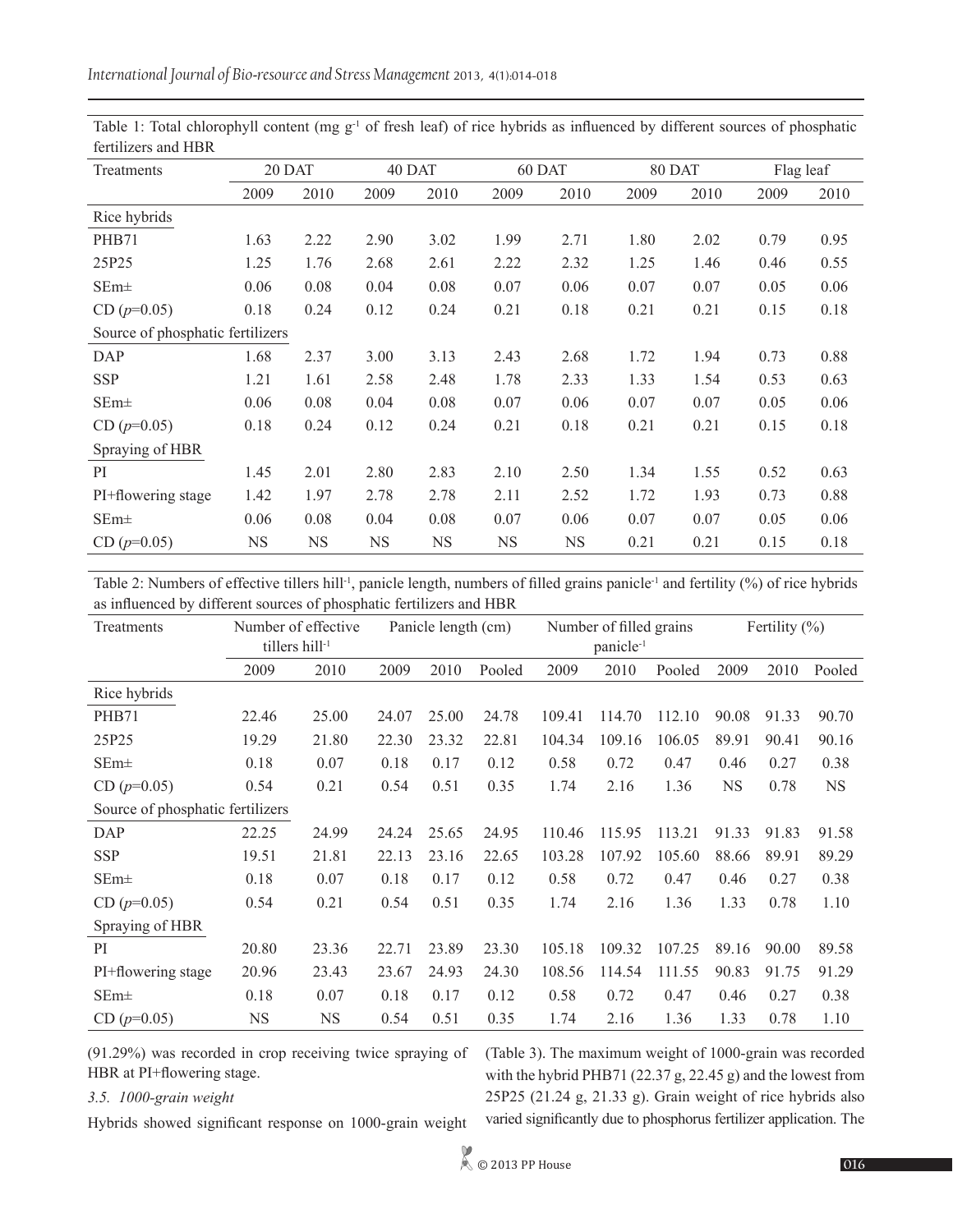| Treatments                       | 1000-grain weight (g) |       | Grain yield hill <sup>-1</sup> (g) |       |        | Straw yield hill <sup>-1</sup> (g) |       |        | Harvest index $(\% )$ |       |        |
|----------------------------------|-----------------------|-------|------------------------------------|-------|--------|------------------------------------|-------|--------|-----------------------|-------|--------|
|                                  | 2009                  | 2010  | 2009                               | 2010  | Pooled | 2009                               | 2010  | Pooled | 2009                  | 2010  | Pooled |
| Rice hybrids                     |                       |       |                                    |       |        |                                    |       |        |                       |       |        |
| PHB71                            | 22.37                 | 22.45 | 51.32                              | 57.96 | 54.64  | 61.39                              | 65.45 | 63.42  | 45.24                 | 46.73 | 46.00  |
| 25P25                            | 21.24                 | 21.33 | 39.96                              | 45.20 | 42.56  | 54.09                              | 60.23 | 57.16  | 42.19                 | 42.71 | 42.45  |
| $SEm\pm$                         | 0.07                  | 0.08  | 0.55                               | 0.60  | 0.41   | 0.88                               | 0.86  | 0.61   | 0.45                  | 0.41  | 0.29   |
| $CD (p=0.05)$                    | 0.21                  | 0.24  | 1.67                               | 1.82  | 1.18   | 2.67                               | 2.61  | 1.76   | 1.36                  | 1.24  | 0.84   |
| Source of phosphatic fertilizers |                       |       |                                    |       |        |                                    |       |        |                       |       |        |
| DAP                              | 22.14                 | 22.23 | 52.27                              | 57.84 | 55.06  | 61.94                              | 66.08 | 64.01  | 45.53                 | 46.42 | 45.98  |
| <b>SSP</b>                       | 21.47                 | 21.55 | 39.01                              | 45.31 | 42.16  | 53.55                              | 59.59 | 56.57  | 41.92                 | 43.02 | 42.47  |
| $SEm\pm$                         | 0.07                  | 0.08  | 0.55                               | 0.60  | 0.41   | 0.88                               | 0.86  | 0.61   | 0.45                  | 0.41  | 0.29   |
| $CD (p=0.05)$                    | 0.21                  | 0.24  | 1.67                               | 1.82  | 1.18   | 2.67                               | 2.61  | 1.76   | 1.36                  | 1.24  | 0.84   |
| Spraying of HBR                  |                       |       |                                    |       |        |                                    |       |        |                       |       |        |
| PI                               | 21.67                 | 21.73 | 41.88                              | 47.95 | 44.91  | 55.92                              | 60.65 | 58.29  | 42.44                 | 43.86 | 43.16  |
| PI+flowering stage               | 21.95                 | 22.04 | 49.00                              | 55.20 | 52.30  | 59.56                              | 65.02 | 62.29  | 45.01                 | 45.57 | 45.29  |
| $SEm\pm$                         | 0.07                  | 0.08  | 0.55                               | 0.60  | 0.41   | 0.88                               | 0.86  | 0.61   | 0.45                  | 0.41  | 0.29   |
| $CD (p=0.05)$                    | 0.21                  | 0.24  | 1.67                               | 1.82  | 1.18   | 2.67                               | 2.61  | 1.76   | 1.36                  | 1.24  | 0.84   |

Table 3: 1000-grain weight, grain and straw yield hill<sup>-1</sup> and harvest index (%) of rice hybrids as influenced by different sources of phosphatic fertilizers and HBR

highest 1000-grain weight (22.14 g, 22.23 g) was recorded with application of DAP as a resource of phosphatic fertilizer. The lowest weight of 1000-grain (21.47 g, 21.55 g) with SSP. The highest 1000-grain weight (21.95 g, 22.04 g) was observed with twice spraying of HBR at PI+flowering stage. However, the lowest test weight (21.67 g, 21.73 g) was observed in crop receiving one spraying of homo-brassinolide at panicle initiation stage.

## *3.6. Grain yield hill-1*

The rice hybrids were different significantly in respect of grain yield hill-1 (Table 3). The hybrid variety PHB71 produced the highest grain yield hill<sup>-1</sup> (54.64 g) which was statistically significant with the hybrid 25P25 (42.58 g). The yield increase by PHB71 was 12.06 g hill<sup>-1</sup> which was 28.32% over the hybrid 25P25. The yield advantage was mainly due to more filled grain panicle-1 and largest panicle length. The impact of phosphorus on grain yield hill-1 was significant. Grain yield hill-1 of rice hybrids also varied significantly due to use of different sources of phosphatic fertilizers application. The highest grain yield hill<sup>-1</sup> (55.06 g) was observed in hybrid receiving DAP. However, the lowest grain yield hill<sup>-1</sup> (42.16 g) was with application of SSP fertilizer as a source of phosphorus. The increase in grain yield by the use of DAP was  $12.90 \text{ g hill}^{-1}$  and which was 30.60% over the application of SSP as a source of phosphatic fertilizers. Higher grain yield with DAP might be due to higher filled grain panicle<sup>-1</sup> and largest panicle length as well as higher chlorophyll content of leaves was an important index. DAP enhanced the photosynthetic efficiency thus increased the grain yield of hybrid rice. Application of DAP could enhanced the absorption of phosphate through physiological changes in plants and receiving  $NH_4^{\pm}N$  has been attribute to stimulate uptake of  $H_2PO_4$  or  $HPO_4^2$  to balance a greater cation uptake and potassium by hybrid rice. The results are conformity with those of Ghosh and Chatterjee (1979), Bhowmick and Nayak (2000), Bera and Pramanik (2010). Spraying of HBR at different stages also showed significant different in grain yield hill-1. The highest grain yield hill<sup>-1</sup> (52.30 g) was recorded with twice spraying of HBR at PI+flowering stage. However, the lowest grain yield hill<sup>-1</sup> (44.91 g) was observed in crop receiving only one spraying at panicle initiation stage. The grain yield increase with twice spraying of HBR was 16.45% over the one spraying of HBR at PI stage. The findings also supported by Pramanik and Bera, 2011 and Bera and Pramanik, 2012). This might be due to more number of filled grains panicle<sup>-1</sup> and largest panicle length.

## *3.7. Straw yield hill-1*

Significant differences in straw yield hill<sup>-1</sup> were observed between two hybrids. The hybrid PHB71 produced the highest straw yield hill<sup>-1</sup> (63.42 g) and the lowest (57.16 g) from the hybrid 25P25. The increase in straw yield with PHB71 was 10.95% more over the hybrid 25P25. Xie et al. (2007) reported that biomass production varied with variety which rendering different straw yield. Significant difference on straw yield of hybrid rice was observed when different sources of phosphatic fertilizers applied (Table 3). The highest straw yield hill-1 (64.01 g) was obtained from DAP application. The lowest straw yield